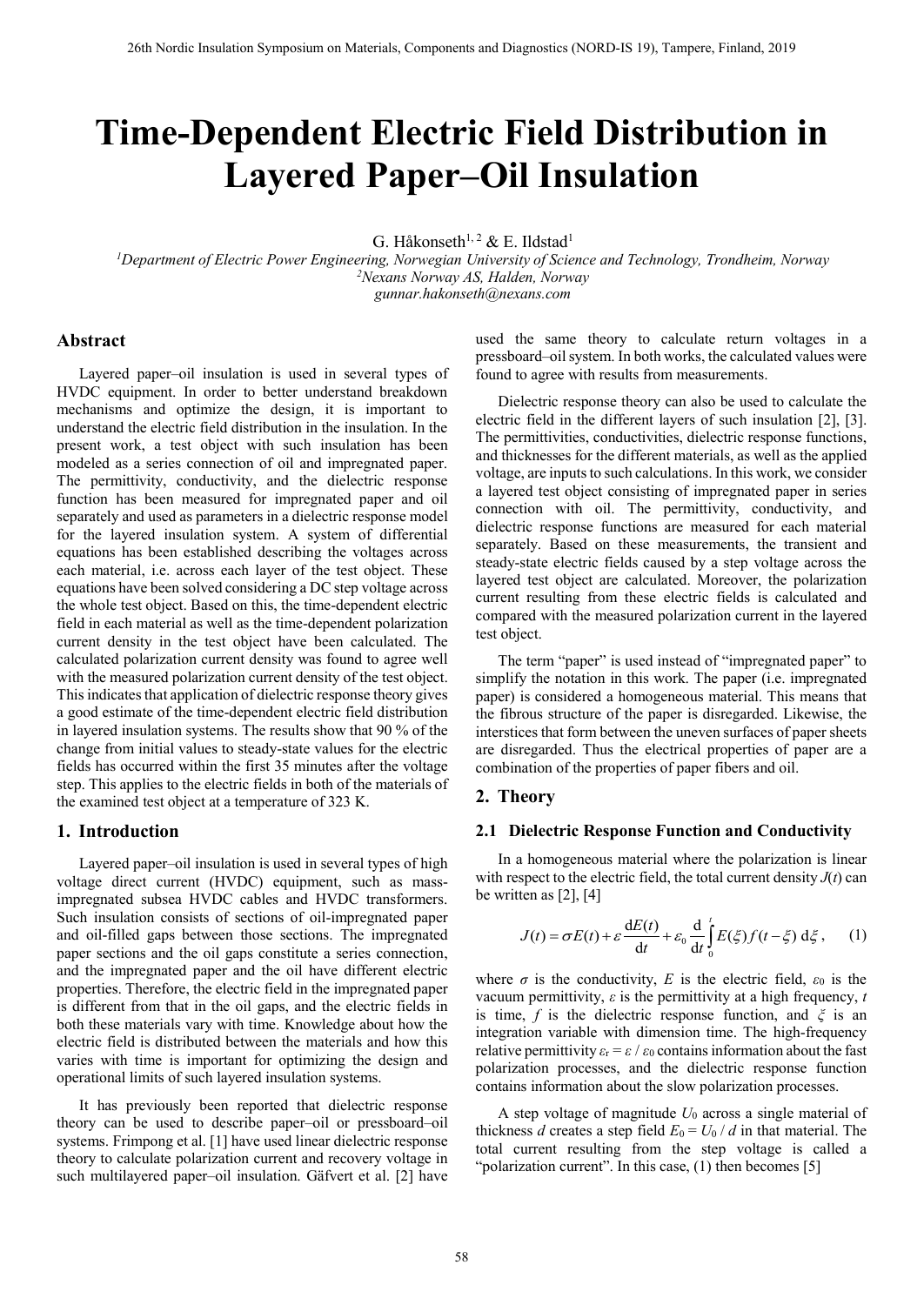$$
J(t) = \sigma E_0 + \varepsilon_0 E_0 f(t), \qquad t > 0.
$$
 (2)

Note that "polarization current" here is defined to include contribution both from conduction processes and polarization processes, and thus it is the current measurable in an external circuit. Since  $f(t) \to 0$  when  $t \to \infty$ , the conductivity  $\sigma$  can be determined from (2) and current measurements at large times where  $f(t)$  is practically zero. If the voltage is set to zero again (grounded) at  $t = t_{\text{gnd}}$  when  $f(t)$  has decayed to practically zero, a "depolarization current" results, and (1) becomes

$$
J(t) = -\varepsilon_0 E_0 f(t - t_{\text{gnd}}), \qquad t_{\text{gnd}} < t. \tag{3}
$$

This provides an alternative way of estimating the conductivity [4]:

$$
\sigma \approx \frac{J(t) + J(t - t_{\text{gnd}})}{E_0}, \qquad t_{\text{gnd}} < t < 2t_{\text{gnd}}.
$$
 (4)

The maximum available value of *t* should be used for such estimations.

Once the conductivity is known, the dielectric response function can be found from (2) or (3) and current measurements after application of a step voltage.

# **2.2 Electric Fields in Layered Insulation Systems**

A layered insulation system consisting of two homogeneous insulation materials "a" and "b" is here modeled as a series connection. The sum of the thickness of all the layers of a particular material is denoted  $d_a$  or  $d_b$ , with index according to the material. If  $d_a$ ,  $d_b$ , and the applied voltage *U* across the series connection are known, the electric field in the one material can be determined from the other by using the relation

$$
E_{\rm a} = \frac{U - d_{\rm b} E_{\rm b}}{d_{\rm a}}.\tag{5}
$$

It is henceforth assumed that a DC step voltage of magnitude  $U_0$  is applied across the series connection at  $t = 0$ . The electric field in material "b" immediately after the step (at  $t = 0^+$ ) is [6]

$$
E_{\mathbf{b}}(t=0^{+}) = \frac{U_{0}\varepsilon_{\mathbf{a}}}{d_{\mathbf{a}}\varepsilon_{\mathbf{b}} + d_{\mathbf{b}}\varepsilon_{\mathbf{a}}}.
$$
 (6)

As *t* approaches infinity,  $E<sub>b</sub>$  approaches a steady-state value [6]

$$
E_{\mathbf{b}}(\infty) \stackrel{\text{def}}{=} \lim_{t \to \infty} E_{\mathbf{b}}(t) = \frac{U_0 \sigma_{\mathbf{a}}}{d_{\mathbf{a}} \sigma_{\mathbf{b}} + d_{\mathbf{b}} \sigma_{\mathbf{a}}}.
$$
(7)

The time-dependent electric field from  $t = 0$  to steady-state can be calculated taking slow polarization mechanisms, represented by dielectric response functions, into account. It is assumed that the dielectric response function for material *k* can be expressed as a sum of exponential functions,

$$
f_k(t) = \sum_{i=1}^{N_k} A_{i,k} \exp(-t / \tau_{i,k})
$$
 (8)

with  $A_{i,k}$  and  $\tau_{i,k}$  being constants. This allows for the series connection to be represented by an equivalent circuit [\(Figure 1\)](#page-1-0) whose potentials can be analyzed in order to calculate the

electric fields. The circuit parameters are as follows, with *S* being the effective area of each layer of insulation [4], [7]:

$$
C_{\text{HF},k} = \varepsilon_k S / d_k \tag{9}
$$

$$
R_{0,k} = d_k / (S\sigma_k)
$$
 (10)

$$
R_{i,k} = d_k / (\varepsilon_0 S A_{i,k})
$$
\n(11)

$$
C_{i,k} = \tau_{i,k} / R_{i,k} \tag{12}
$$



<span id="page-1-0"></span>**Figure 1.** Equivalent circuit of two materials in a series connection. The potentials in the circuit are denoted by *V* and *v*.

Since the ground potential is zero,

$$
E_{\rm b}(t) = \frac{V_{\rm b}(t)}{d_{\rm b}}.\tag{13}
$$

Thus, if the potential  $V<sub>b</sub>(t)$  is known, the electric fields in both materials can be computed from (13) and (5). A system of ordinary differential equations for the potentials can be derived

from the equivalent circuit by using Kirchhoff's current law [3]:  
\n
$$
\frac{dV_{b}(t)}{dt} = \frac{1}{C_{HF,a} + C_{HF,b}} \left( \frac{U_{0} - V_{b}(t)}{R_{0,a}} + \sum_{i=1}^{N_a} \frac{U_{0} - V_{i}(t)}{R_{i,a}} - \frac{V_{b}(t)}{R_{0,b}} - \sum_{i=1}^{N_b} \frac{V_{b}(t) - V_{i}(t)}{R_{i,b}} \right)
$$
\n(14)

$$
\frac{dV_i(t)}{dt} = \frac{dV_b(t)}{dt} + \frac{U_0 - V_i(t)}{C_{i,a}R_{i,a}}
$$
(15)

$$
\frac{dv_i(t)}{dt} = \frac{V_b(t) - v_i(t)}{C_{i,b}R_{i,b}}.
$$
\n(16)

Note that  $R_{0, a}$  and  $R_{0, b}$  are functions of  $V_b(t)$  if the conductivities are dependent on the electric field. The initial values are as follows [3]:

$$
V_{\rm b}(0) = U_0 C_{\rm HF,a} / (C_{\rm HF,a} + C_{\rm HF,b})
$$
 (17)

$$
V_i(0) = V_{\rm b}(0) \tag{18}
$$

$$
v_i(0) = 0.\t(19)
$$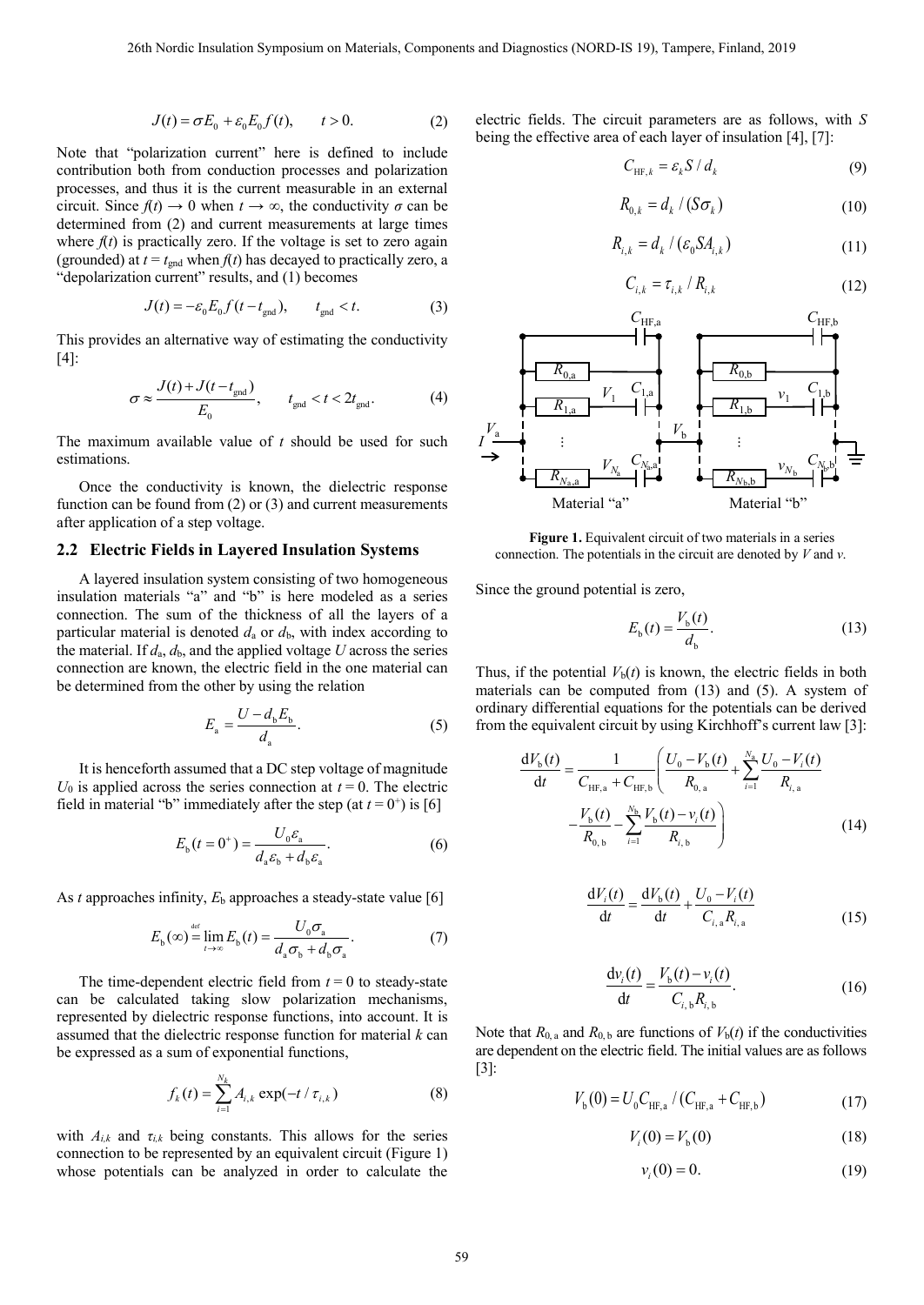The system of equations (14) through (16) can be solved for  $V<sub>b</sub>(t)$ ,  $V_i(t)$ , and  $v_i(t)$  as an initial value problem, for example by Runge-Kutta methods. Subsequently, the electric fields can be computed using  $(13)$  and  $(5)$ .

Finally, the polarization current  $I(t) = S J(t)$ , which can be measured in an external circuit, can be calculated. This can be done by using either (1) or the following relation [3]:

$$
I(t) = \frac{C_{\text{HF},b}}{C_{\text{HF},a} + C_{\text{HF},b}} \left( \frac{U_0 - V_b(t)}{R_{0,a}} + \sum_{i=1}^{N_a} \frac{U_0 - V_i(t)}{R_{i,a}} \right) + \frac{C_{\text{HF},a}}{C_{\text{HF},a} + C_{\text{HF},b}} \left( \frac{V_b(t)}{R_{0,b}} + \sum_{i=1}^{N_b} \frac{V_b(t) - v_i(t)}{R_{i,b}} \right).
$$
(20)

# **3. Method**

#### **3.1 General**

Polarization and depolarization currents were measured in paper samples and oil samples. The conductivity in paper  $\sigma_{\text{pap}}$ and that in oil  $\sigma_{\text{oil}}$  were determined from the results together with (4). The dielectric response function for paper  $f_{\text{pap}}(t)$  and that for  $\text{oil } f_{\text{oil}}(t)$  were determined from the polarization currents together with (2). The dielectric response functions were curve fitted to (8) using the procedure described in [8]. Permittivities at 1 kHz were measured using a hand-held capacitance meter (Agilent U1732C).

The permittivities, conductivities, and dielectric response functions were used to determine the circuit parameters (9) through (12). The circuit parameters were subsequently used to calculate the time-dependent electric fields and polarization current density in a "series connection sample" of paper and oil subjected to a 30.6 kV step voltage. Measured values of the polarization current density in the series connection sample were compared with the calculated values.

#### **3.2 Samples and Electrodes**

#### *1) Paper Samples*

Paper samples were made from stacks of electrotechnical Kraft paper sheets, each sheet having a nominal thickness of 90 µm. The stacks were dried at 373–393 K in vacuum for two days and subsequently impregnated at approximately the same temperature. The impregnant was a high-viscosity cable impregnation oil ("mass"). The measurement electrode was circular with an effective measuring area of 49 cm<sup>2</sup>. It was encircled by a guard electrode.

### *2) Oil Samples*

A 1 mm thick polytetrafluoroethylene spacer ring was placed between brass electrodes that were submerged in oil. The oil was the same as was used as impregnant in the paper samples. This created an approximately 1 mm oil gap between the electrodes. Such oil gaps are hereafter called "oil samples". The measurement electrode was the same as was used for the paper samples.

#### *3) Series Connection Sample*

The series connection sample was made in the same way as the paper samples, but a disc-shaped central spacer and an annulus-shaped peripheral spacer were inserted concentrically in the middle of the stack before impregnation [\(Figure 2\)](#page-2-0). Both spacers were made of paper sheets that were glued together. The measuring electrode system consisted of a disk-shaped central guard electrode, encircled by a 32 cm<sup>2</sup> annulus-shaped measuring electrode, again encircled by an annulus-shaped peripheral guard electrode [9]. The guards aligned with the spacers.



**Figure 2.** Measurement circuit, here shown with the series connection sample. The sketch is not to scale.

<span id="page-2-0"></span>A: Ammeter (Keithley 6485). CG: Central guard. CS: Central spacer. E: Electrode. O: Oil gap. P: Paper stack. PG: Peripheral guard. PS: Peripheral spacer. DC voltage source: Fug HCN  $140 - 35000$ .

The thicknesses of the paper samples and the series connection sample were difficult to measure because of variations due to handling. Average values from several measurements were used for the calculations and are showed in [Table 1.](#page-2-1)

**Table 1**. Sample Thicknesses (Millimeters).

<span id="page-2-1"></span>

| <b>Sample</b>            | <b>Thicknesses</b> |         |              |
|--------------------------|--------------------|---------|--------------|
|                          | Paper stack        | Oil gap | <b>Total</b> |
| Paper sample             | 0.00               | ۰       | 1.00         |
| Oil sample               | ۰                  | 00.1    |              |
| Series connection sample | .35 <sup>a</sup>   |         |              |
|                          |                    |         |              |

a. Sum of thickness of paper stacks above and below the oil gap.

# **3.3 Circuit and Measurement Procedure**

The measurement circuit is shown in [Figure 2.](#page-2-0) Resistors were used to protect the picoammeter against possible accidental currents. After initially being connected to ground via the 10 k $\Omega$ resistor, Switch 1 connected to the DC voltage source via the 500 k $\Omega$  resistor. This created a voltage step across the test object. After reaching steady-state current, the sample was abruptly grounded by connecting Switch 1 to the  $10 \text{ k}\Omega$  again. This created a step from voltage on to voltage off. During all switching and for one second afterwards, Switch 2 was closed in order to protect the picoammeter against the large initial, capacitive currents.

The paper samples and the oil samples were subjected to various step voltages while the resulting polarization and depolarization currents were measured. For the paper samples, the voltages were between 0.2 kV and 27 kV. For the oil samples, the voltages were between 0.3 kV and 7 kV. The series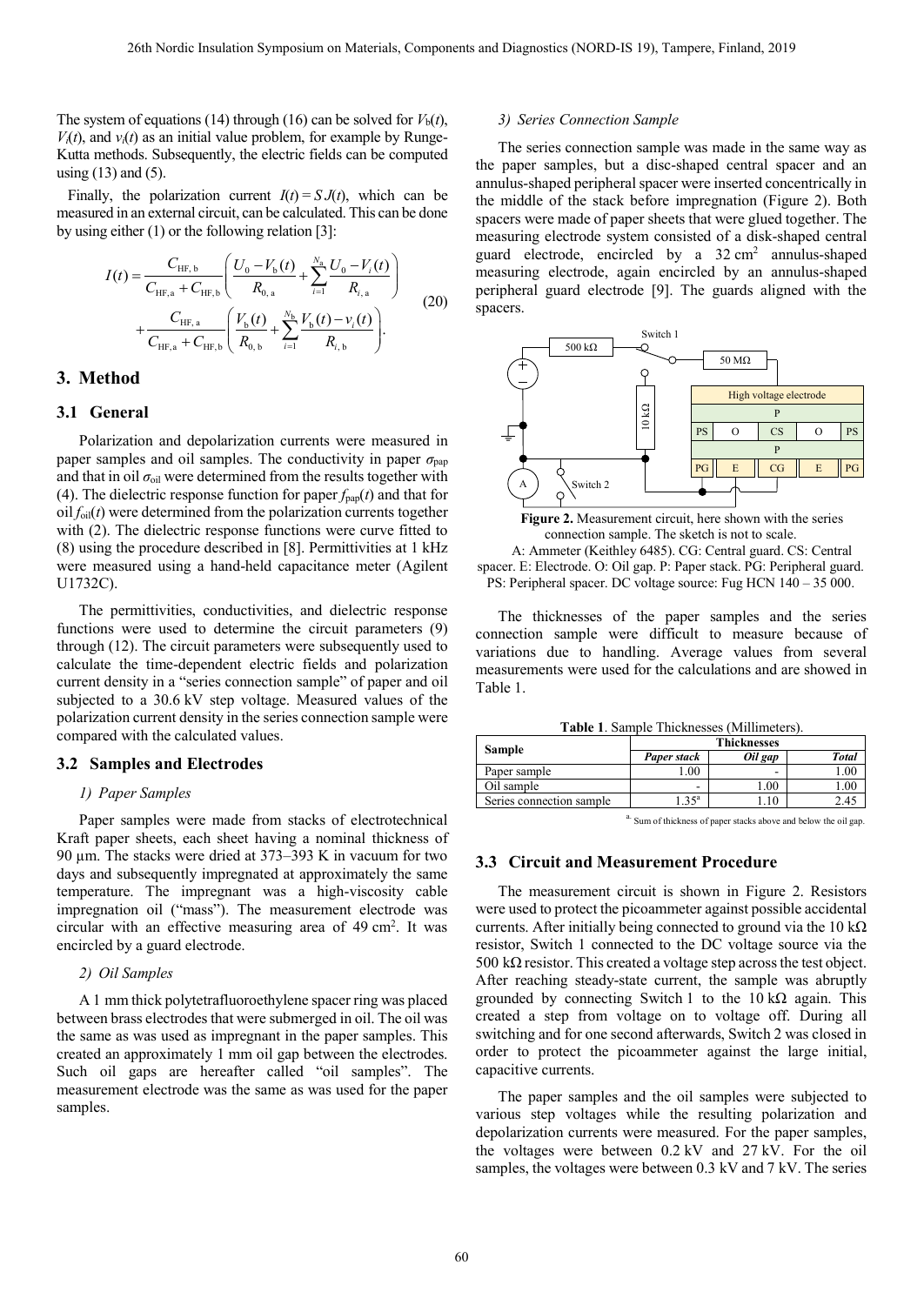connection sample was subjected to a step voltage of 30.6 kV, resulting in an average electric field strength of 12.2 kV/mm. All the current measurements were done at a temperature of 323 K.

# **3.4 Numerical Procedure**

The time-dependent electric fields in the series connection sample were estimated by solving the differential equations system (14) through (19) for  $V_m(t)$ ,  $V_i(t)$ , and  $v_i(t)$ . The differential equations system was solved with the "ode45" function [10] of the "Matlab" software, version R2017a (The MathWorks, Inc., 1 Apple Hill Drive, Natick, MA 01760-2098, USA). The current was subsequently estimated from (20) and converted to a current density by applying the relation  $J = I / S$ , where *S* is the effective area of the electrodes.

### **4. Results**

The average relative permittivity was 3.39 for paper and 2.25 for oil. These values were used to determine circuit parameters of [Figure 1.](#page-1-0)

The conductivity of paper [\(Figure 3\)](#page-3-0) ranged between  $0.93 \times 10^{-14}$  S/m and  $2.6 \times 10^{-14}$  S/m, and was curve fitted to  $\sigma_{\text{pap}} = \sigma_0 \exp(\eta E_{\text{pap}})$  with  $\sigma_0 = 8.61 \times 10^{-15} \text{ S/m}$  and  $\eta = 0.0280$  mm/kV from  $E_{\text{pap}} = 5$  kV/mm and above. Such an exponential field-dependence is normal for the conductivity of paper [11]. The curve fitted relation was used to determine circuit parameters of [Figure 1.](#page-1-0)

The conductivity of oil [\(Figure 3\)](#page-3-0) did not show any significant correlation with the electric field. It ranged between  $0.32 \times 10^{-13}$  S/m and  $1.6 \times 10^{-13}$  S/m, and the average value of  $0.841 \times 10^{-13}$  S/m was used to determine circuit parameters of [Figure 1.](#page-1-0)



<span id="page-3-0"></span>**Figure 3.** Conductivity in oil samples  $(\sigma_{oil})$  and paper samples (*σ*<sub>pap</sub>). Curve fitted  $\sigma_{pap} = \sigma_0 \exp(\eta E_{pap})$  with  $\sigma_0 = 8.61 \times 10^{-15}$  S/m and  $\eta = 0.0280$  mm/kV from  $E_{\text{pap}} = 5$  kV/mm and above. Average  $\sigma_{\text{oil}}$ :  $0.841 \times 10^{-13}$  S/m. Data for  $\sigma_{\text{oil}}$  are previously published in [12].

[Figure 4](#page-3-1) shows typical dielectric response functions that were obtained from measurements of polarization currents and curve fitted as described above. Values before *t* = 1 s are from extrapolations based on the curve fittings. These dielectric

response functions were used to determine circuit parameters of [Figure 1.](#page-1-0)



<span id="page-3-1"></span>**Figure 4.** Typical dielectric response function measured in paper and oil, curve fitted to sums of exponential functions (8) and extrapolated backwards. The dielectric response functions shown here were used in the further calculations.

The calculated electric fields in paper and oil in the series connection are shown in [Figure 5.](#page-3-2) 90 % of the change from the initial to the steady-state electric field had taken place, i.e.  $E(t) - E(0^+) = 0.9$  [ $E(\infty) - E(0^+)$ ], at  $t = 2102$  s = 35 minutes. This applies to both materials. The electric fields was then 18.8 kV/mm in the paper and 4.72 kV/mm in the oil.

Results presented in [Figure 6](#page-4-0) show that the calculated polarization current density  $J_{\text{calc}}$  was within  $\pm$  6% of the measured polarization current density *J*meas during the period from  $t = 5$  s to  $t = 750$  s. The deviation was larger before and after this period, but  $J_{\text{calc}}$  was always within  $\pm$  30 % of  $J_{\text{meas}}$ . For  $J_{\text{calc}}$ , 90 % of the change from the initial  $(t=0^+)$  to the steadystate value had occurred when  $t = 272$  s = 4.5 min.



<span id="page-3-2"></span>**Figure 5.** Calculated electric field in paper and oil in the series connection sample.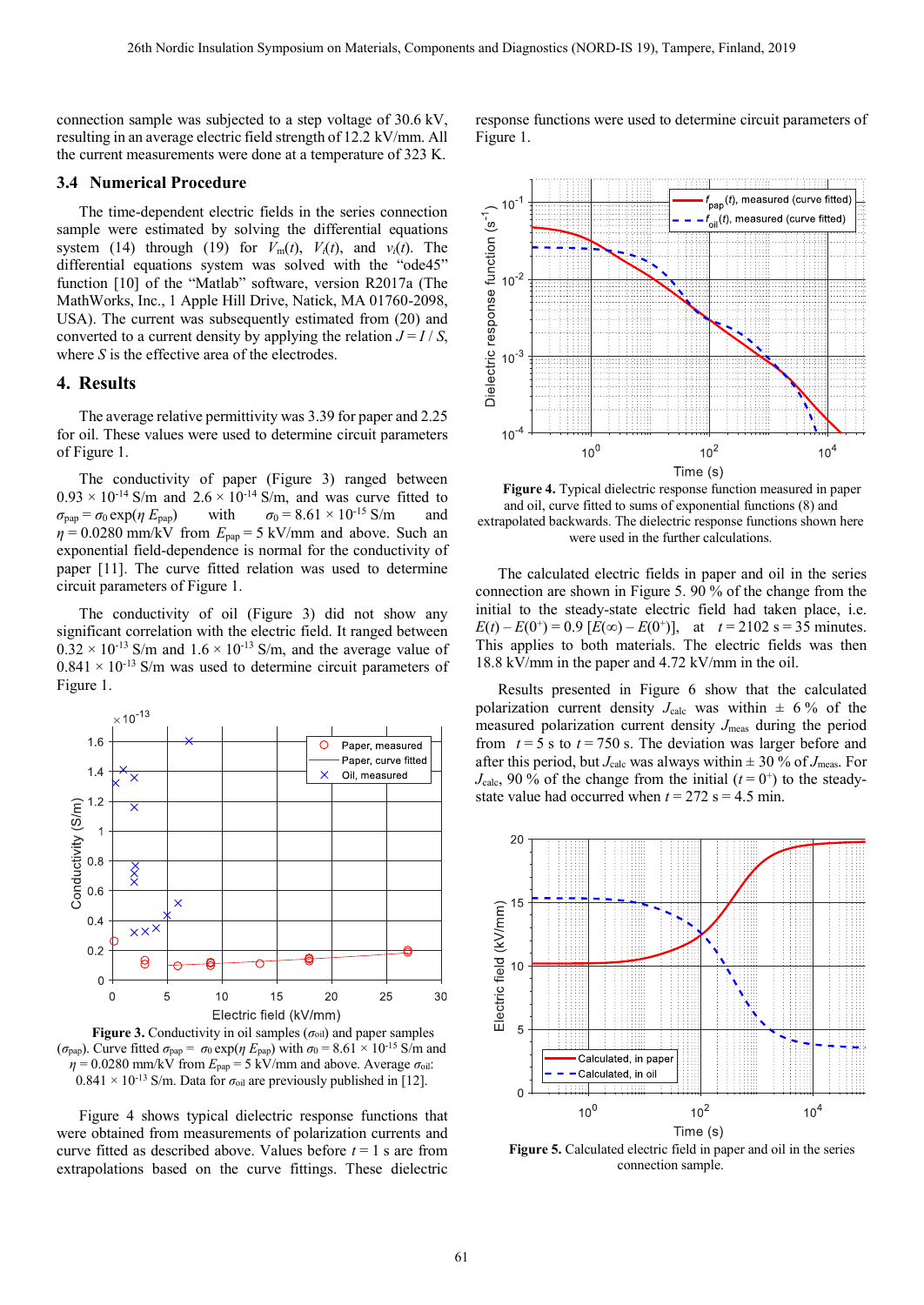

<span id="page-4-0"></span>**Figure 6.** Measured and calculated polarization current density in the series connection sample.

# **5. Discussion**

Since the electric fields and the polarization current density approach their steady-state values asymptotically, the time from  $t = 0$  to steady-state is theoretically infinite. Therefore, it is convenient to define the "*approximate* steady-state" to be when 90 % (or any other suitable percentage) of the change from the initial value to the asymptotic value has occurred. It can be shown from (5) that the approximate steady-state is reached simultaneously by the two materials. However, using the 90-% definition, the calculated electric fields in the present study need more than seven times as long time to reach the approximate steady-state than the calculated polarization current density does.

If the dielectric response function was zero for both materials and the conductivities were constant, it would have taken equally long time for the electric fields and the polarization current density to reach approximate steady-state. This can be deduced from the fact that the change  $\Delta E(t) = E(t) - E(0^+)$  in any of the materials would have been proportional to  $\exp(-t/\tau)$  with *τ* being a time constant [6]. According to (1), the change  $\Delta J(t) = J(t) - J(0^+)$  would have been  $\Delta J(t) = (\sigma + \varepsilon \, d / dt) \Delta E(t)$ . Then, because the time-derivative of  $exp(-t / \tau)$  is proportional to exp(−*t* / *τ*), Δ*J*(*t*) would have been proportional to Δ*E*(*t*). The proportionality causes the approximate steady-state for the electric field to be reached at the same time as that of the polarization current density.

The proportionality between  $\Delta E(t)$  and  $\Delta J(t)$  is destroyed if the conductivities are not constant. This is because the timedependence of  $\Delta E(t)$  is then generally not exp( $-t / \tau$ ). The same is the case if dielectric the response functions are nonzero. Moreover, with nonzero dielectric response functions, the convolution term from (1) needs to be included in the expression for  $\Delta J(t)$ . Also this destroys the proportionality.

We cannot verify the electric field calculations by measuring the electric field directly. However, the polarization current density is calculated using the same theory and the same input

as are used when the electric field is calculated. This implies that if the calculated electric fields are correct, the calculated polarization current is expected to equal the measured current. Thus, the close match between the calculated and measured polarization current densities presented in [Figure 6](#page-4-0) strongly supports the validity of the calculations. However, resemblance between calculated and measured total current density is only an indication, not a proof, that the calculated electric fields are correct. In some cases, the effect of uncertainties in the input dielectric response functions for the two materials can add to each other in the electric field calculations, while they to some extent cancel each other in the current calculations [3].

A known difficulty with DC current measurements is fluctuations due to impurities in the liquid and the conditions at the electrodes [13], [14]. This impairs the repeatability of the measurements of both DC conductivity [14] and the dielectric response function in oil. This uncertainty is demonstrated by the large variation in the measured values of conductivity of oil compared to that of paper [\(Figure 3\)](#page-3-0).

It was assumed that the dielectric response functions were independent of the electric field strength. This assumption is supported by results presented in [11], where the dielectric response of oil-impregnated cable insulation paper was studied at electric fields between 20 and 60 kV/mm at a temperature of 295 K. It was found that the dependence on the electric field could be disregarded under those conditions.

#### **6. Conclusion**

It is possible to estimate the electric fields and polarization current density in a series connection of paper and oil based on dielectric response theory and measurements on the separate materials. The quality of the such estimations can to some extent be verified by comparing the calculated polarization current density with the measured polarization current in the external circuit.

The approximate steady-state, here defined as when 90 % or of the change from the initial values to the steady-state values has occurred, is reached at different times for the electric field and for the polarization current density. This is partially due to the paper conductivity not being constant, and partially due to the slow polarization mechanisms.

#### **Acknowledgments**

Lars Erik Pettersen, then MSc student at the Norwegian University of Science and Technology (NTNU), now employed by Multiconsult, contributed to the experimental design and carried out many of the polarization and depolarization current measurements. Various persons at NTNU, Nexans, and SINTEF Energy Research have helped with counselling and practical tasks in the laboratory, in particular Knut Magne Furuheim, Øystein Leif Gurandsrud Hestad, Knut Brede Liland, Dag Linhjell, Frank Mauseth, and Torbjørn Andersen Ve.

This work is part of the project "Mass Impregnated Non-Draining HVDC Submarine Cables" led by Nexans Norway AS. The project is financially supported by The Research Council of Norway (Norges forskningsråd), Nexans Norway AS, Statnett SF, Affärsverket svenska kraftnät, and Fingrid Oyj, and has